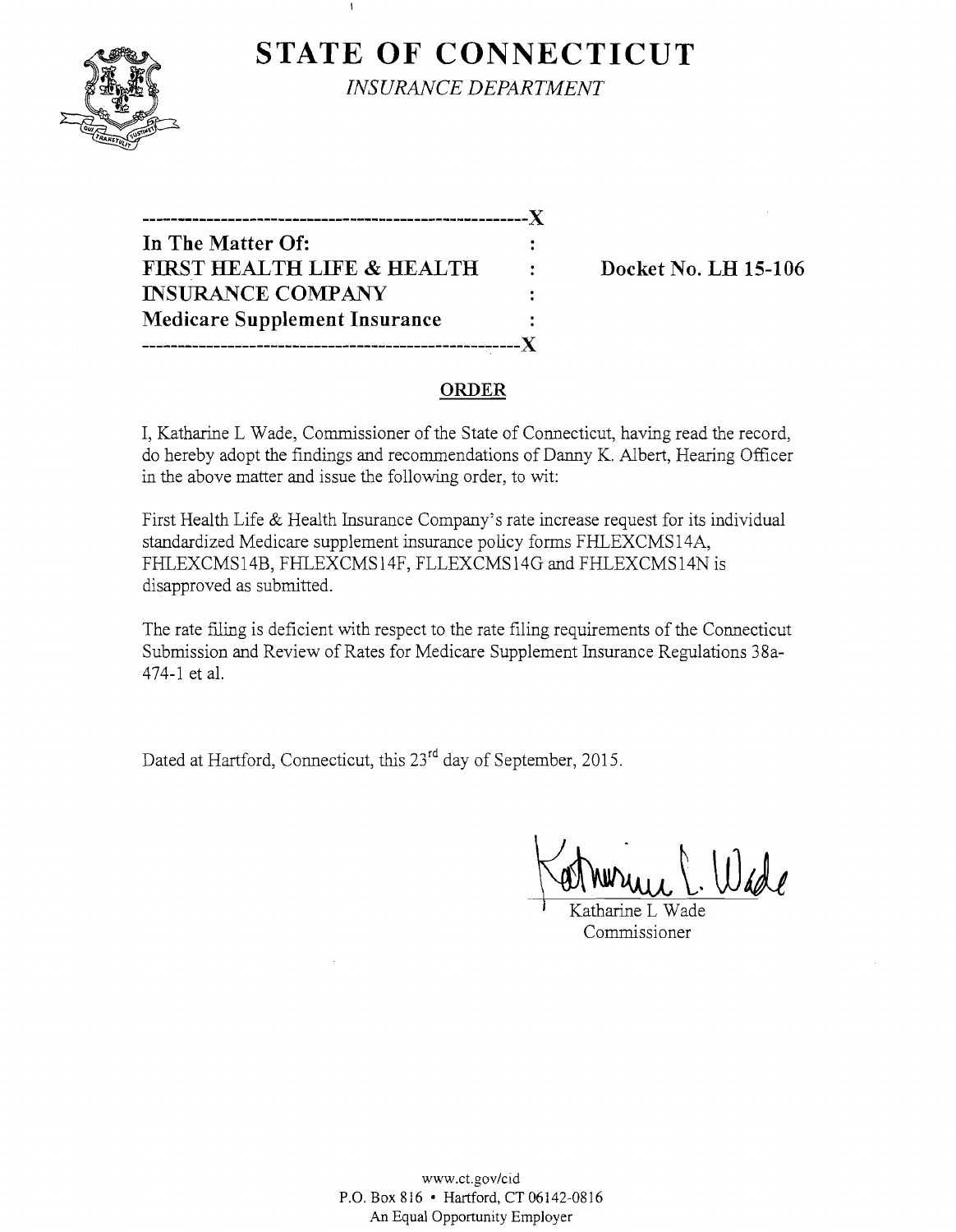# **STATE OF CONNECTICUT**



*INSURANCE DEPARTMENT* 

| In The Matter Of:                    |  |
|--------------------------------------|--|
| FIRST HEALTH LIFE & HEALTH:          |  |
| <b>INSURANCE COMPANY</b>             |  |
| <b>Medicare Supplement Insurance</b> |  |
| ------------------------------       |  |

**FIRMS EXECUTE: FIGURE 15-106** 

### **PROPOSED FINAL DECISION**

## 1. **INTRODUCTION**

The Insurance Commissioner of the State of Connecticut is empowered to review rates charged for individual and group Medicare supplement policies sold to any resident of this State who is eligible for Medicare. The source for this regulatory authority is contained in Chapter 700c and Section 38a-495a ofthe Connecticut General Statutes.

After due notice a hearing was held at the Insurance Department in Hartford on Tuesday, September 15, 2015 to consider whether or not the rate increase requested by First Health Life & Health Insurance Company on its individual standardized Medicare supplement business should be approved.

No members from the general public attended the hearing.

No representatives from First Health Life & Health Insurance Company attended the hearing.

The hearing was conducted in accordance with the requirements of Section 38a-474, Connecticut General Statutes, the Uniform Administrative Procedures Act, Chapter 54 of the Connecticut General Statutes, and the Insurance Department Rules of Practice, Section 38a-8-l et seq. of the Regulations of Connecticut State Agencies.

A Medicare supplement (or Medigap) policy is a private health insurance policy sold on an individual or group basis which provides benefits that are additional to the benefits provided by Medicare. For many years Medicare supplement policies have been highly regulated under both state and federal law to protect the interests of persons eligible for Medicare who depend on these policies to provide additional coverage for the costs of health care.

Effective December 1, 2005, Connecticut amended its program of standardized Medicare supplement policies in accordance with Section 38a-495a of the Connecticut General Statutes, and Sections 38a-495a-1 through 38a-495a-21 of the Regulations of Connecticut Agencies. This program, which conforms to federal requirements, provides that all insurers offering Medicare supplement policies for sale in the state must offer the basic "core" package of benefits known as Plan A. Insurers may also offer anyone or more of eleven other plans (Plans B through Nwww.ct.gov/cid

P.O. Box 816 • Hartford, CT 06142-0816 An Equal Opportunity Employer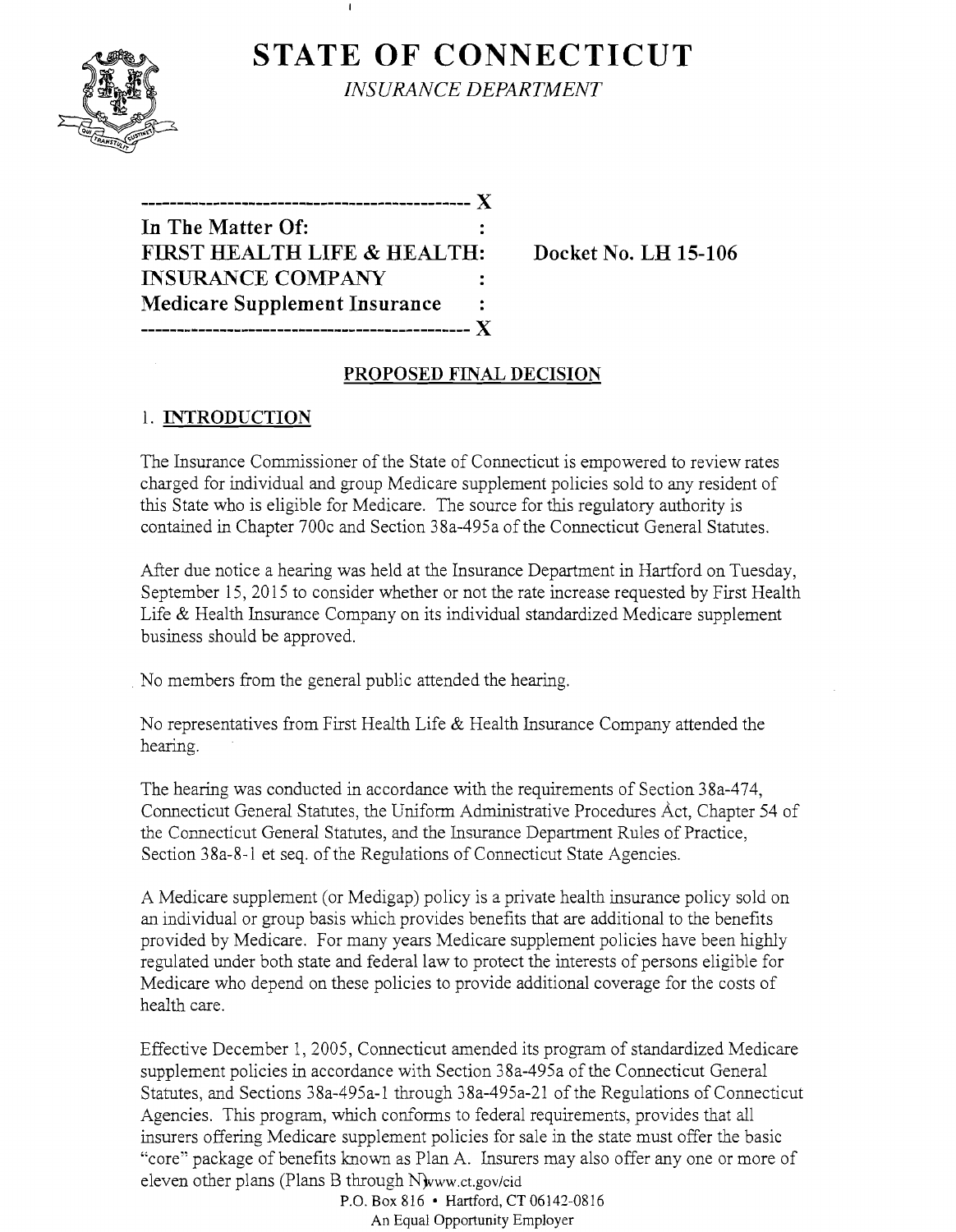Effective January 1,2006, in accordance with Section 38a-495c of the Connecticut General Statutes (as amended by Public Act 05-20) premiums for all Medicare supplement policies in the state must use community rating. Rates for Plans A through N must be computed without regard to age, gender, previous claims history or the medical condition of any person covered by a Medicare supplement policy or certificate.

 $\mathbf I$ 

The statute provides that coverage under Plan A through N may not be denied on the basis of age, gender, previous claims history or the medical condition of any covered person. Insurers may exclude benefits for losses incurred within six months from the effective date of coverage based on a pre-existing condition.

Effective October 1, 1998, carriers that offer Plan B or Plan C must make these plans as well as Plan A, available to all persons eligible for Medicare by reason of disability.

Insurers must also make the necessary arrangements to receive notice of all claims paid by Medicare for their insureds so that supplemental benefits can be computed and paid without requiring insureds to file claim forms for such benefits. This process of direct notice and automatic claims payment is commonly referred to as "piggybacking" or "crossover".

Sections 38a-495 and 38a-522 of the Connecticut General Statutes, and Section 38a-495a-10 ofthe Regulations of Connecticut Agencies, state that individual and group Medicare supplement policies must have anticipated loss ratios of 65% and 75%, respectively. Under Sections 38a-495-7 and 38a-495a-10 of the Regulations of Connecticut Agencies, filings for rate increases must demonstrate that actual and expected losses in relation to premiums meet these standards, and anticipated loss ratios for the entire future period for which the requested premiums are calculated to provide coverage must be expected to equal or exceed the appropriate loss ratio standard.

Section 38a-473 of the Connecticut General Statutes provides that no insurer may incorporate in its rates for Medicare supplement policies factors for expenses that exceed 150% of the average expense ratio for that insurer's entire written premium for all lines of health insurance for the previous calendar year.

#### II. **FINDING OF FACT**

After reviewing the exhibits entered into the record of this proceeding, and utilizing the experience, technical competence and specialized knowledge of the Insurance Department, the undersigned makes the following findings of fact:

1. First Health Life and Health Insurance Company has requested the following rate increase on its individual standardized Medicare supplement policies for forms FHLEXCMS14A, FHLEXCMS14B, FHLEXCMS14F, FHLEXCMS14G and FHLEXCMS15N:

|      | Proposed      |
|------|---------------|
| Plan | Rate Increase |
| A    | $6.0\%$       |
| B    | $6.0\%$       |
| F    | $6.0\%$       |
| G    | $6.0\%$       |
|      | $6.0\%$       |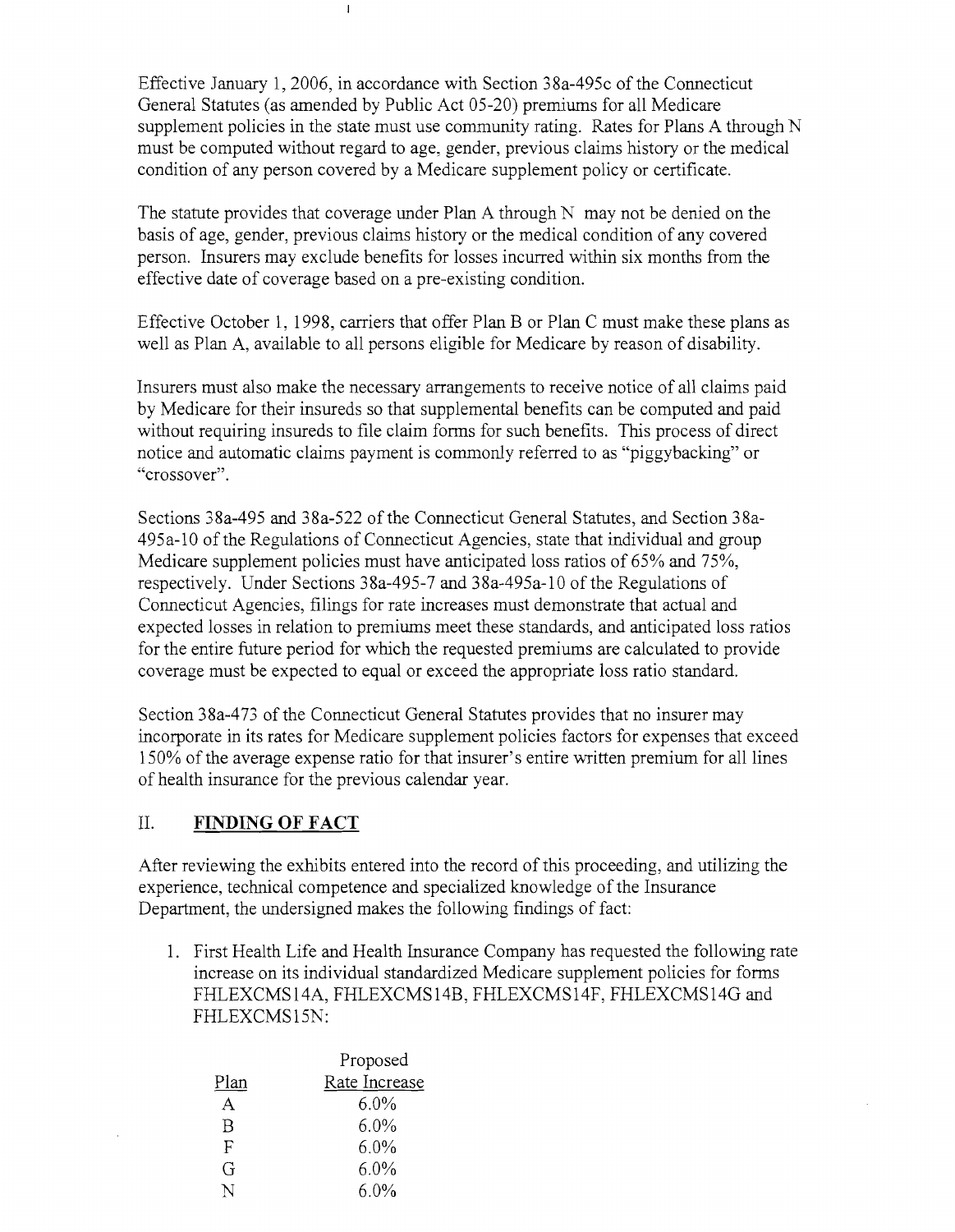2. No policies are in-force in Connecticut. Policy in-force counts, as of 6/30/15, on a nationwide basis, by Plan, are as follows:

| Plan  | Connecticut | Nationwide |
|-------|-------------|------------|
|       |             |            |
| Β     |             |            |
| F     |             | 1,363      |
| G     |             |            |
|       |             |            |
| Total |             | 1,368      |

 $\bar{\mathbf{t}}$ 

- 3. There have been no rate changes on these policy forms.
- 4. The company expects the 2016 overall claim cost trend to be 7.5%.
- 5. The proposed rates are expected to satisfy the Connecticut statutory loss ratio of 65% required of individual Medicare supplement forms,
- 6. Experience and projection exhibits are not provided. The earliest policy effective date for these forms is 1/1/2015.
- 7. First Health Life and Health Insurance Company's 2015 Medicare supplement rate filing proposal is **not** in compliance with the requirements of regulation 38a-474 as it applies to the contents of the rate submission as well as the actuarial memorandum. The following information is missing:
	- Method of marketing used
	- Demonstration that the minimum loss ratio requirements for individual  $(65%)$ will be met (demonstration will exclude active life reserves)
	- Expected future loss ratio projected through the period for which rates will be effective; an expected 3-year loss ratio which is greater than or equal to the applicable loss ratio standard of 65% shall be shown for policies in-force for less than 3 years
	- Demonstrate that the expense factor is less than or equal to 150% of the average expense ratio for the entire written premium for all of First Health's lines of health insurance for the previous calendar year (actual calculation is described in the regulation)
	- For each policy, for each calendar year since inception both nationwide and statewide experience
- 8. On 8/13/2015, Danny Albert, Principal Examiner in the Life and Health Division sent a problem report (incomplete filing) to First Health identifying, among a number of items, that the rate filing was not in compliance with the Connecticut Medicare supplement insurance rate regulations, ref. 38a-474-1. Mr. Albert requested that the company please review the regulations and amend the subject filing to address the rate filing requirements contained in the subject regulations.
- 9. First Health did not provide an adequate response to the first item, discussed above, in the problem report.